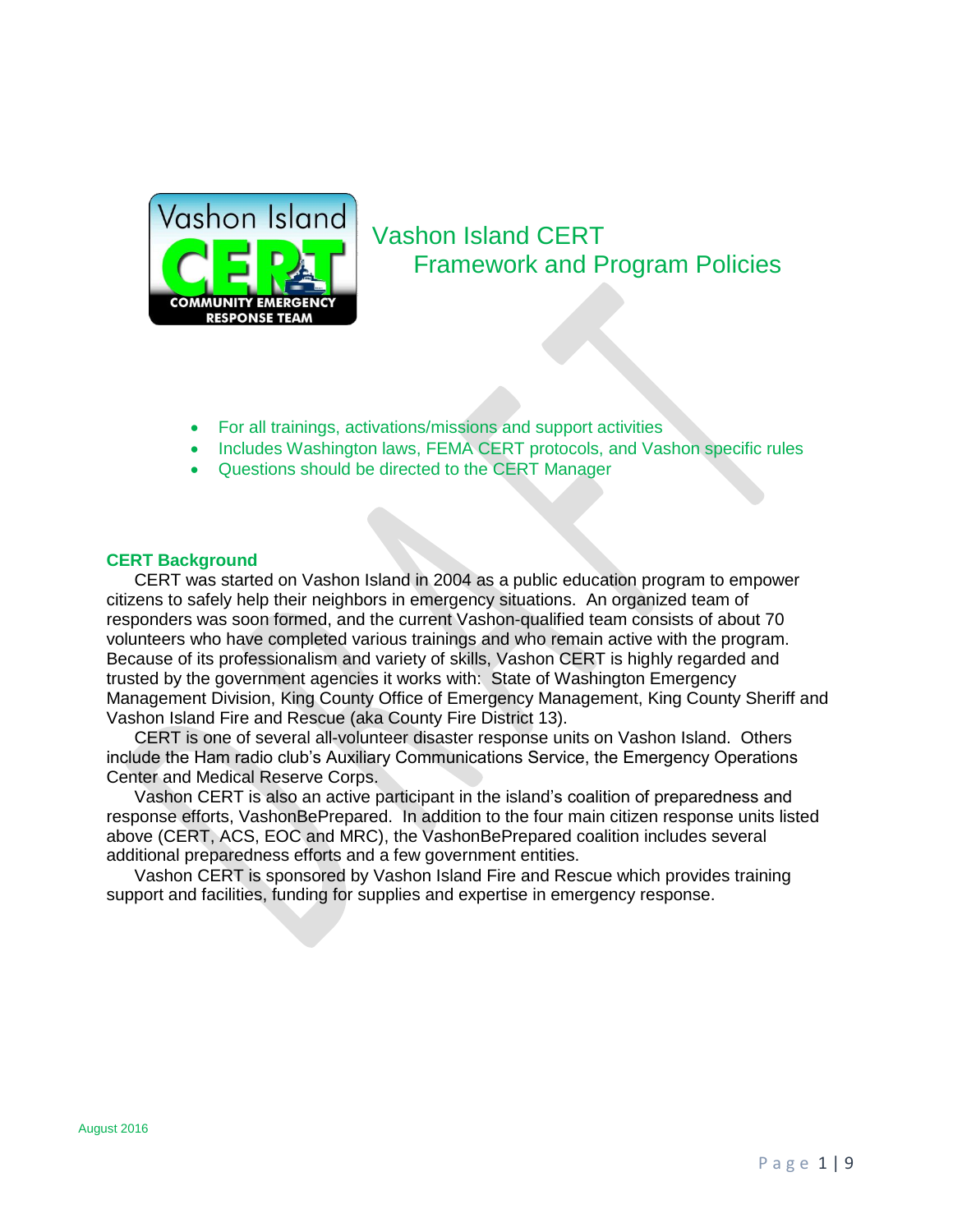# **Safety First**

- $\checkmark$  We have a very high standard of care in CERT; carelessness is not in our vocabulary.
- $\checkmark$  Instructors, leaders and participants will use every measure of caution and prudence in conducting training and missions. There can not be a CERT program without full attention to the safety and well-being of CERT members, trainees, instructors, professional rescuers, patients, observers, bystanders and the public.
- $\checkmark$  CERT always works in teams of at least two qualified people. Some activities and various circumstances require more than two; the CERT Manager and Incident Commander will determine appropriate team size for each situation.
- $\checkmark$  Some CERT activities require a designated observer/controller whose only job is to continually evaluate circumstances and people's actions that affect safety, and to intervene when necessary to prevent a problem.
- $\checkmark$  Every training class CERT conducts will include elements to maximize safety and reduce risks. Participants must pay close attention to these components and be able/willing to follow protocols and procedures that are taught.

### **An All-Volunteer Unit**

- $\checkmark$  Vashon CERT trainees, active members and managers are not compensated in any manner for their time.
- $\checkmark$  Participation is strictly voluntary, but active members of the response team have training and other requirements as set forth in this policy document.
- $\checkmark$  Expenses to participate such as transportation and proper clothing/gear are the sole responsibility of each volunteer.

#### **Emergency Worker Registration with State of Washinton**

- $\checkmark$  Because the State of Washington Administrative Code (WAC) provides for certain protections of volunteers under WAC 118.04, all CERT participants must be registered as volunteer emergency workers. It is the responsibility of all students and CERT members to read and understand WAC 118.04 which is on the internet at [http://apps.leg.wa.gov/wac/default.aspx?cite=118-04.](http://apps.leg.wa.gov/wac/default.aspx?cite=118-04)
- $\checkmark$  Participants and trainees should pay particular attention to sections 118.04.020 though .220
- $\checkmark$  118.04.200 specifies that emergency workers have certain personal responsibilities including (but not limited to) not being under the influence of substances that could render you impaired. Read that section carefully (it is summarized on Emergency Worker Registration forms).
- $\checkmark$  New trainees will be signed-in as Temporary Emergency Workers.

#### **Compliance With the Law**

- $\checkmark$  CERT members comply with all Federal, state and county laws and regulations.
- $\checkmark$  Breaking the law could be grounds for immediate termination from CERT classes and/or the active team. The Director of the King County Office of Emergency Management has the final authority on terminations.
- $\checkmark$  King County Office of Emergency Management and Vashon Fire and Rescue both specify that firearms (loaded or not) are not permitted at CERT trainings and activations. Leave them locked at home or in your vehicle, preferably with ammunition stored separately.
- $\checkmark$  CERT fully respects private property rights, and will get proper permission to use it for any training or response activities.
- $\checkmark$  Rarely, if ever, would CERT need or get special permissions from government agencies to do anything outside the law or conduct activities that only law enforcement officials can do. Various exceptions to the law that police have for their own activities do not apply to CERT.

#### **Clothing and Equipment**

 $\checkmark$  Participants need to wear clothing and gear appropriate to the activity expected. No skirts or open-toe shoes for most activities. Durable work clothes (including long pants), walking shoes or boots, and a variety of outer-wear are most appropriate for CERT trainings and activations.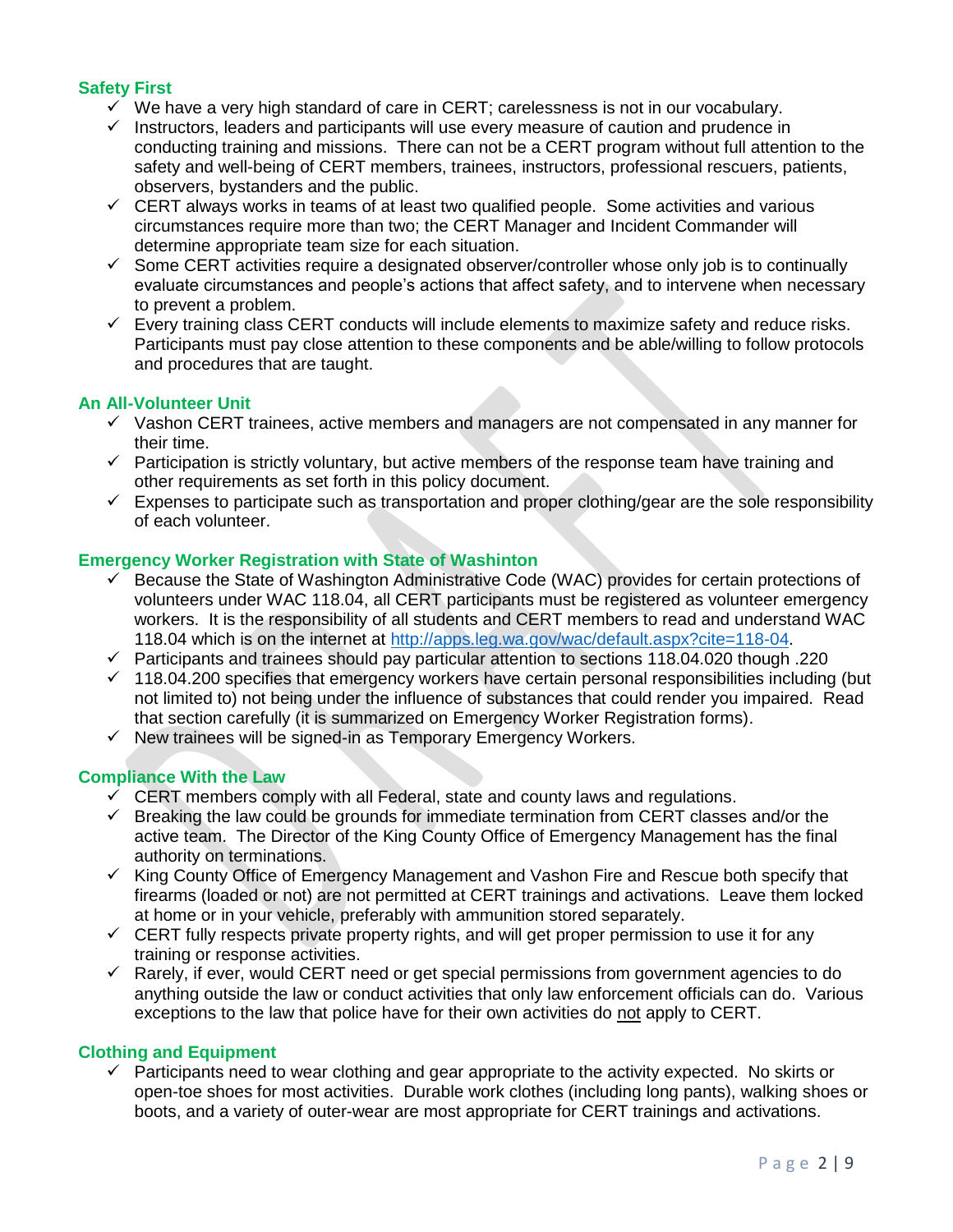- $\checkmark$  For safety reasons, volunteers should tie back long hair and avoid loose clothing and dangly jewelry and accessories. Loose clothing can get in your way and become hazardous.
- $\checkmark$  Participants provide your own clothing, outer-wear, fowl-weather gear, safety gear, gloves, food/water, and transportation for CERT. For certain trainings during the basic course, a hard hat and selected other gear will be loaned to you, as needed.
- $\checkmark$  Bring your own water bottle to trainings and activations; spill-proof type is highly preferred.
- $\checkmark$  After graduation from the full course, if you are joining the Vashon response team, you will be issued a hard hat and other gear.
- $\checkmark$  UNIFORMS: Active team members should wear CERT uniforms on all activations, but selectively to trainings and other occasions. When training or responding as a CERT volunteer, do not wear clothing with other logos or names prominently displayed (especially names of other emergency response units such as fire departments). Wear CERT logo clothes, your REW badge, and name tags if available. Although we wear "work clothes", we strive to look professional, and for some of our jobs such as medical care, it is important to be relatively clean.

It is your responsibility to keep the issued gear clean, serviceable and available for when it is really needed, and turn it in to the CERT Manager if you resign from the team. This includes uniform clothing and hard hat.

# **Accountability**

- $\checkmark$  CERT runs on time; please be on time. Inform us in advance if you can not attend a session you have signed up for. Individual check-in and check-out are required for all trainings and activities. Do not sign for other people.
- $\checkmark$  The leader of your team or training session must know your where-abouts; please let him or her know if you have to leave early.
- $\checkmark$  You must be proactive in telling the leader or instructor if you need opt out of some portion(s) of the work. It is preferable if CERT officials are not told WHY you are opting out, just clearly that you are not participating.
- $\checkmark$  If you are impaired to a point that your condition could jeapardize safety, do not attend. If the leader or instructor has doubt about your condition, or if your inappropriate behavior is a problem for others, you may be dismisssed from class or from the program/team altogether.
- $\checkmark$  If you are too tired to stay attentive to a training or your duties, do not attend.
- $\checkmark$  Evaluate road and driving conditions before deciding to go to a CERT training or activation. Do not attempt to drive in hazardous conditions that are beyond the capabilities of your vehicle and yourself.
- $\checkmark$  CERT follows the standard Incident Command System (ICS) for organizing ourselves and working with other units. Participants should understand ICS and be able to serve on work teams in accordance with ICS principles. King County Office of Emergency Management requires two Incident Command System (ICS) courses for all CERt volunteers: ICS 100 and 700. Vashon CERT asks that active team members complete these courses within the first two years on the team.

# **Personal Behavior: A Code of Conduct**

- $\checkmark$  Respect and courtesy are key.
- $\checkmark$  "Please" and "thank you" are implied in command and control situations.
- $\checkmark$  Politics and religion are out of bounds for CERT. No profanity, anger or petulance. Maintain selfcontrol and personal discipline. Pranks and practical jokes are off-limits.
- $\checkmark$  Give criticism or feedback only when you know for sure that your input is accurate, is in accordance with FEMA's procedures for CERT and our local policies and procedures, and you can do so in a constructive manner. It is often best to defer to an instructor to give feedback to students.
- $\checkmark$  Support and encourage your team-mates, learn from mistakes, and enjoy yourself.
- $\checkmark$  There is no room in CERT for individual renegade behavior. Teamwork and following instructions from supervisors is critical.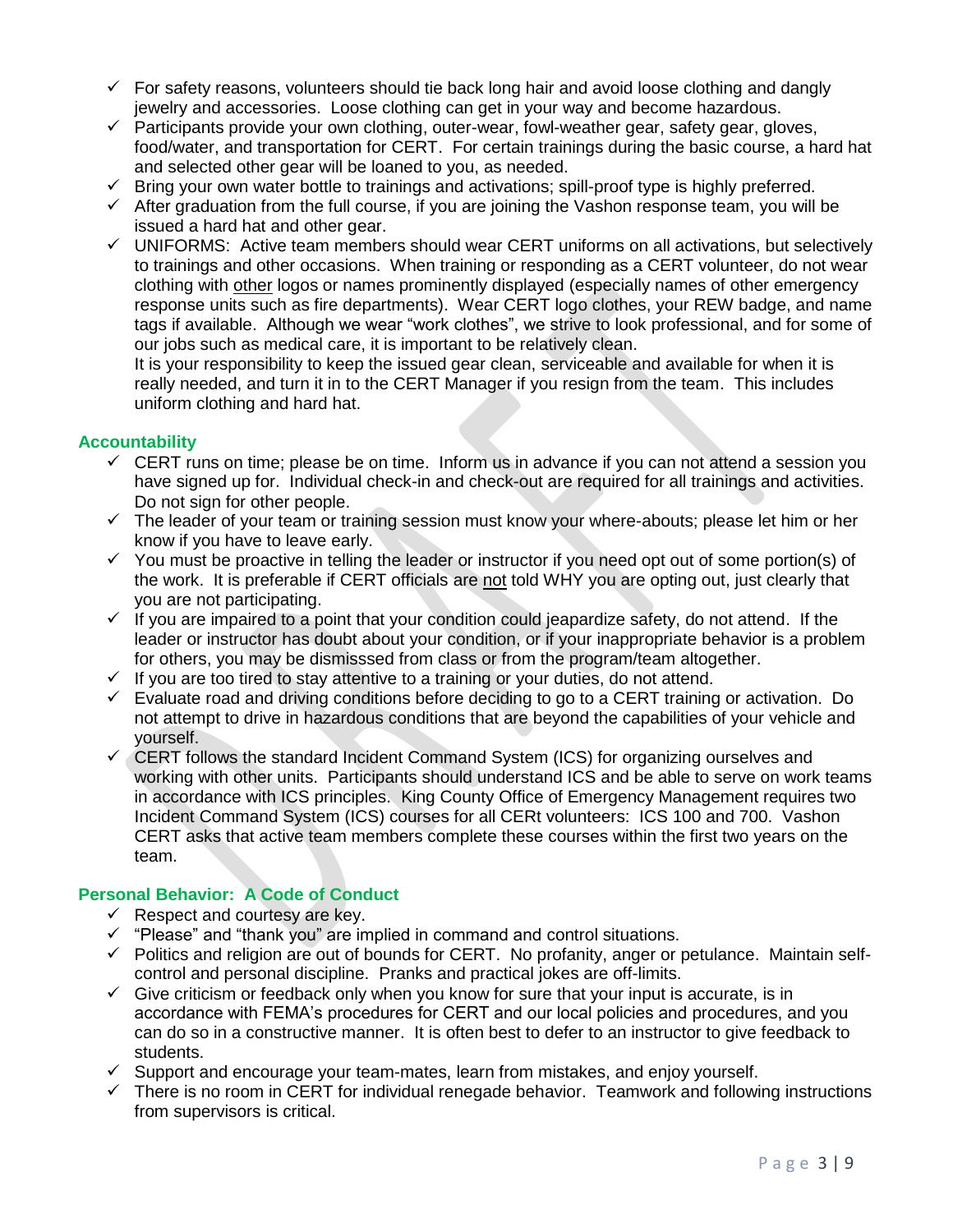# **Prudence, Care and Good Judgement**

- $\checkmark$  CERT members must show that they have sound judgement and can implement safety procedures.
- $\checkmark$  CERT members must show that they can analyze various circumstances and conditions, thoughtfully plan an appropriate and safe course of action, and respond appropriately to environmental and other hazards including unexpected or sudden changes in circumstances.
- $\checkmark$  Protect your own gear from the weather and other hazards. For example, consider getting a waterproof case or at least a zip-loc bag for your cell phone to reduce the risk of damage to it. It is not CERT's responsibility to care for your personal items, nor to know your serial numbers in case you need to file a claim, etc. Keep track of your own belongings.
- $\checkmark$  Know and understand CERT's 9-point size-up process (in the FEMA CERT manual). For activations and field exercises, add check-ins with your CERT Manager for context of the problems, and/or possible reassignment to other projects before assuming you should proceed to address the situation immediately in front of you.

## **Pets, Guests and Other Distractions**

- $\checkmark$  No pets at any training or activity. An exception is a CERT-qualified horse for which the CERT rider has means and equipment to control and protect the animal under the varying circumstances of a CERT activity.
- $\checkmark$  CERT members do not work with search dogs or other working animals in the course of our CERT work. County governments have search/rescue units that utilize trained animals and their handlers; you are encouraged to volunteer there (in addition to Vashon CERT) if you have a qualified animal.
- $\checkmark$  Guests and casual observers are not allowed. Exception is that with prior approval, CERT members may bring one adult friend (age 18+) or family member (age 14+) on a hike that is just a hike to familiarize ourselves with Vashon-Maury parks, trails and wildlands. If other training activities are to be conducted on the hike, guests are not allowed (children could be inappropriately exposed to CERT "shop talk" that can include uncomfortable conversation about disaster scenarios). Guests are not eligible to be registered as Temporary Emergency Workers because CERT does not need them in order to conduct its activities. It is the responsibility of the CERT member bringing a guest to fully inform the person of the nature of the hike and assure that the guest understands s/he assumes full responsibility for the consequences of their actions and involvement with us.
- $\checkmark$  Children are not allowed at CERT activities except 14+ year-olds with their parent who is a CERT member on a hike. The parent accepts full responsibility for their child (supervision, protection from hazards, costs of medical care and liability, etc.) This applies ONLY to hikes.
- $\checkmark$  CERT bears no responsibility for informing any guests of the potential hazards involved in our activities nor for insuring or otherwise covering any losses of any kind that the guest may incur.
- $\checkmark$  Avoid having other distractions such phone/text calls or having other commitments that require you to come/go excessively in and out of a CERT class or activation.
- $\checkmark$  Since many CERT trainings start in the early evening, feel free to bring your dinner if you need to (just munch quietly in the back row and clean up your own mess).

#### **Volunteer to Support the CERT Program**

- $\checkmark$  All training sessions require at least some set-up and clean-up. All CERT trainees and members are expected to volunteer periodically for set-up, clean-up, logistics, or other functions that make the program possible.
- $\checkmark$  Active CERT members are asked to help train new volunteers each year, help lead exercises or teach classes, or serve in a support capacity to sustain the program. The best opportunities for that are the basic course and periodic skills drills (refreshers) offered for all team members.

#### **The Opt-Out Policy**

 $\checkmark$  Trainees and participants must know their own physical and other limits. There are no physical tests or screening, and CERT instructors are not responsible to know your personal capabilities,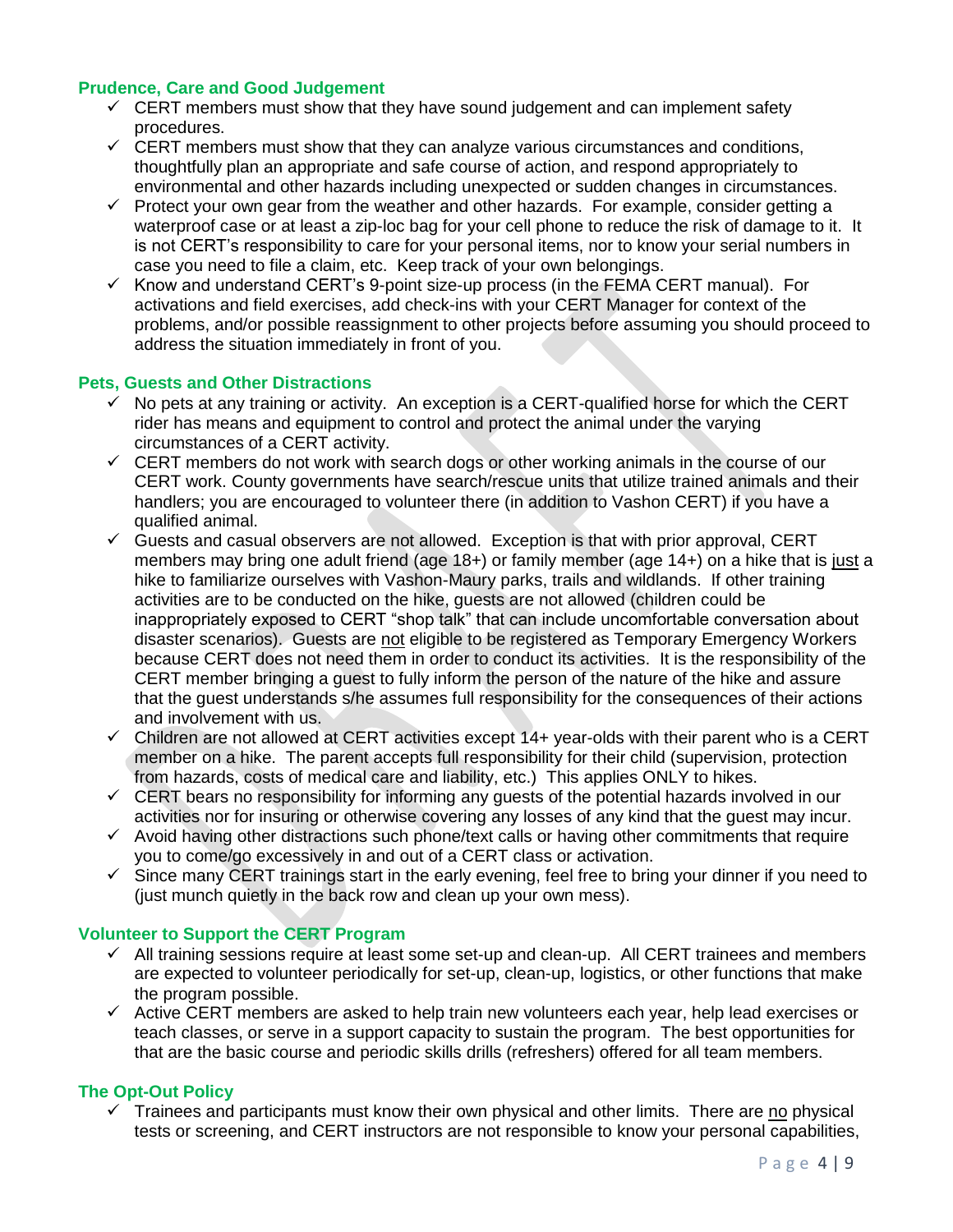nor do we want to inquire about your health conditions. You must be able to evaluate your own ability to try or do the activities.

- $\checkmark$  No-one is expected to perform beyond their capabilities and willingness. You simply inform the instructor or leader that you wish to opt-out of the activity. No penalty, no problem. At trainings when you opt out, you are encouraged to stay and observe others. At activations, your team leader can explain the assignment so that you can determine whether you should request reassignment, but the team leader can not and will not evaluate your ability to serve.
- $\checkmark$  CERT training involves these physical activities, at a minimum:

**Classroom lectures and discussion:** Sitting, listening, viewing illustrations/models/slides/ demonstrations, conversing with instructors and classmates

**Fire suppression:** Walking, lifting, carrying and deploying a fire extinguisher that weighs 5 to 15 pounds (occasionally heavier), and moving heavy objects a safe distance from a small fire **Utility controls:** Bending, kneeling, stooping, turning a wrench on utility pipe valves. **Cribbing:** Bending, lifting up to 5 pounds, stacking lumber, leveraging with a heavy metal bar, dragging victims or dummies out of debris piles

**Interior building searches:** Walking, crawling, stooping, bending, dragging, moving victims (usually with a team of rescuers) onto a carrying device or blanket, and working as a team to carry a victim. Some live victims and dummies can weigh 200 pounds or more

**First aid and medical care:** Bending, stooping, kneeling, walking, applying wound dressings and splints, rolling a patient onto his/her side. Usually with a team, loading a patient onto a carrying device or blanket and moving them to another location, sometimes up or down stairs. Some live victims and dummies can weigh 200 pounds or more

**Managing a CERT command post:** Requires teamwork, careful listening, clear communications and instructions, proper use of forms, appropriate CERT record-keeping, and operations consistent with the Incident Command System and Vashon CERT protocols **General evaluation of situation and safety risks:** Cognitive ability to evaluate various circumstances and make sound judgments about best response plan including likely consequences of various actions

**Work in various weather conditions:** It is each participant's responsibility to have appropriate clothing and gear for whatever weather conditions exist at the time of the activity. CERT seldom cancels due to inclement weather.

# **Incident and Accident Reporting**

- $\checkmark$  CERT members must immediately report any accident, incident or near-miss to the CERT manager.
- $\checkmark$  An incident report must be completed by all people involved including any witnesses. The CERT manager will guide how to appropriately collect this information
- $\checkmark$  Claims can be filed with the State of Washington if the person who is injured or suffers property damage/loss is a Registered Emergency Worker. It is the responsibility of each CERT member to document their own participation in all CERT activities; this documentation will be required with claims. While Vashon CERT does keep extensive records, it is not CERT's responsibility to keep everything that an individual might be asked by the State of Washington to produce for a claim.

# **Donations and Gratuities**

- $\checkmark$  CERT volunteers are not allowed to accept gratuities or tips.
- $\checkmark$  Gifts are best directed to VashonBePrepared or Vashon Fire and Rescue, either of which can accept tax-deductible donations ear-marked for the CERT program.
- $\checkmark$  Donations of equipment and supplies should be screened by the CERT Manager for suitability and safety. We do not accept items that might pose a hazard or which we can not use or properly store.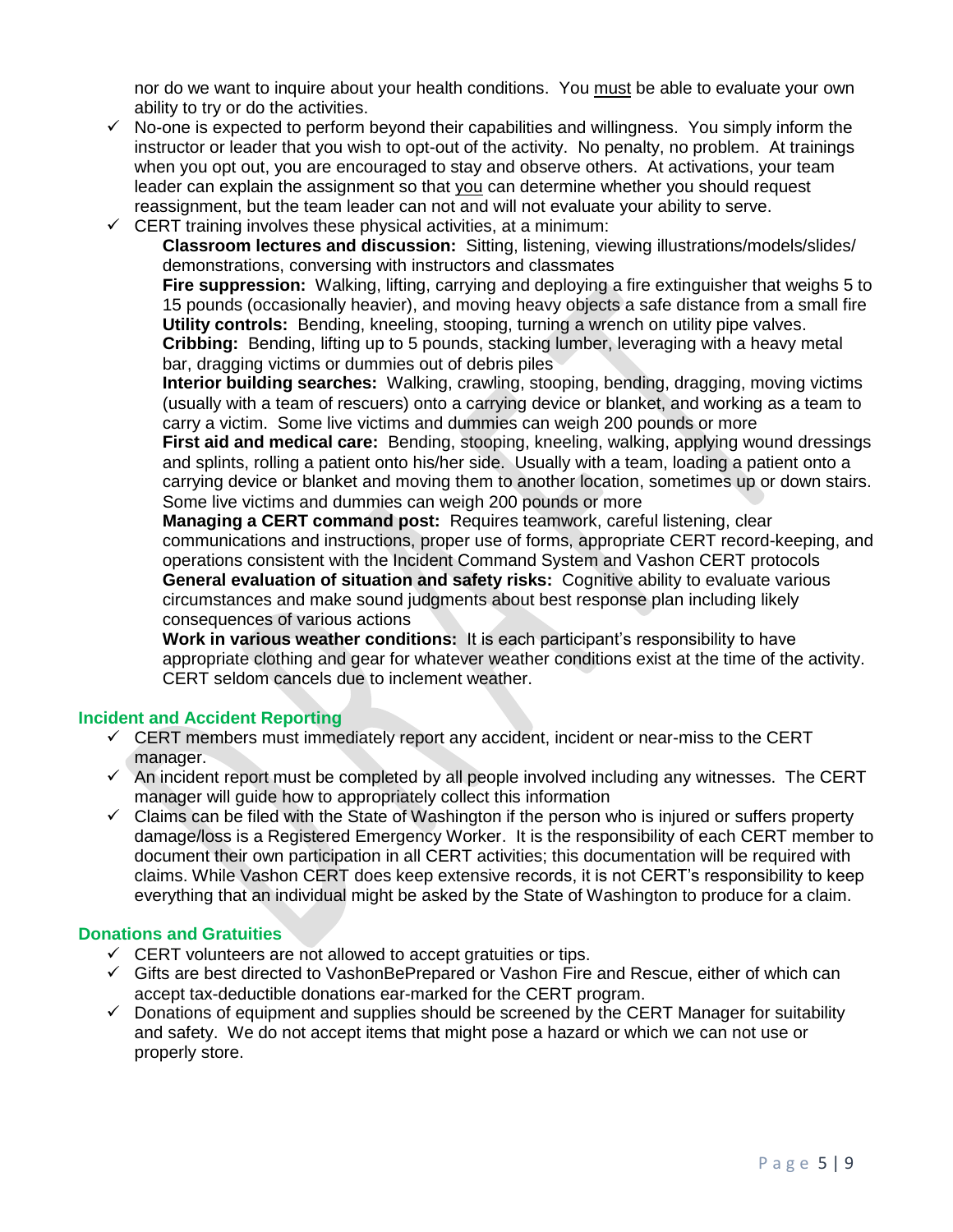# **Media Policy**

- $\checkmark$  CERT members should release to the public only information that has been authorized by the local Incident Commander or designee. Media inquiries and questions should be directed to the Incident Commander (IC) or PIO. In an activation, you will be told how to reach the IC and/or PIO so that you can pass that information along in a professional and knowledgeable manner.
- $\checkmark$  Never say "no comment" to a media representative. Just refer the media representatives to the appropriate people.

#### **Requirements to be on the Vashon-Qualified CERT Team**

- $\checkmark$  CERT participants must be adults (age 18+)
- $\checkmark$  Able and willing to do most of the types of work taught in the basic course.
- $\checkmark$  Completion of the CERT basic course
- $\checkmark$  Criminal background check conducted and evaluated as satisfactory by Vashon Island Fire & Rescue
- $\checkmark$  Members will be registered as Emergency Workers with State of Washington (separate application, background check and photo required). The CERT Manager has the responsibility to inform and screen applicants; and reserves the right to reject any applicant who shows lack of compliance with the policies and requirements set forth in this document.
- $\checkmark$  Completion of supplemental Vashon-specific trainings, specifically:
	- 1) Operating a CERT CP at a VIFR facility
	- 2) An outdoor search exercise
	- 3) Vashon addressing and map reading
	- 4) Introduction to two-way radio communication
	- 5) Two introductory Incident Command System courses: ICS-100 and ICS-700. (These are occasionally taught in-person on Vashon, and are available on-line for self-study, tests and certificates of completion)
- $\checkmark$  Upon completion of the supplemental trainings, volunteers will be issued selected uniform items.
- $\checkmark$  To remain active, members of the team must attend any four official CERT trainings or exercises of their choice per year. Members should make every effort to select classes that will build the depth and diversity of their skills. Certain off-island trainings qualify but must be approved by the CERT manager or training coordinator.
- $\checkmark$  Active team members are highly encouraged but not required to have (for use in the program) a driver's license, a working vehicle with insurance, plus an email address and cell phone with text ability for activation call-outs. CERT refrains from using "phone trees" and has an automated activation system based with King County that needs CERT members to have email, cell and text capabilities.
- $\checkmark$  Because CERT members probably drive to/from training and assignment locations, and because Emergency Worker status applies from the time one begins travelling to an assignment and is complete upon one's return to normal activities, those who drive to assignments must carry vehicle insurance on all vehicles used for CERT and possess a valid driver's license.
- $\checkmark$  Termination from CERT must be for cause, as stated in Washington State Law. The CERT Manager is responsible to document problems and reasons for termination and to notify the volunteer of action resulting in termination. The terminated person must turn in any gear that was issued to them throughout the program.
- $\checkmark$  CERT volunteers may also work with Vashon's Emergency Operations Center (EOC), Auxiliary Communications Service (ACS) or Medical Reserve Corps (MRC). Volunteers wearing multiple hats should be clear with all unit managers if one unit is their primary focus and, in an activation, must check-in with all managers to see where their services are most needed.

#### **Equestrian CERT**

- $\checkmark$  Vashon Island has the only state-approved Equestrian CERT unit in Washington; as of 2016 there are 5 qualified riders and horses.
- $\checkmark$  Riders must be active members of the Vashon-qualified CERT team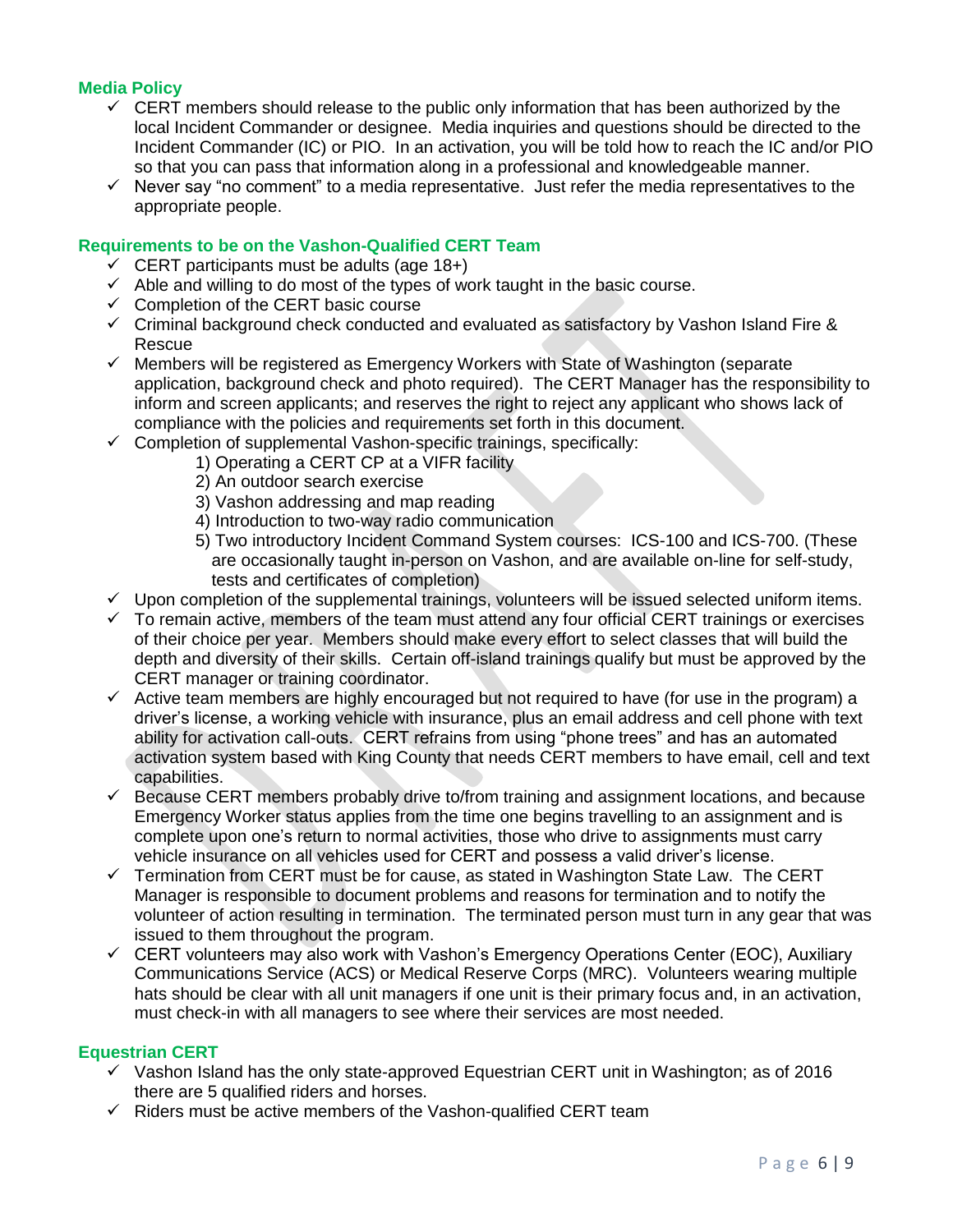- $\checkmark$  Horses must meet qualification standards (as approved by King County and the State of Washington) and prove themselves as cooperative in a group of horses
- $\checkmark$  The Vashon Equestrian CERT unit is part of the Vashon CERT team and trains and is deployed according to all regular Vashon CERT standards
- $\checkmark$  The coordinator of the Equestrian CERT unit is responsible to submit training and practice plans well in advance, and assure that the unit comples with State requirements in all activities.

#### **Two-Way Radio Use**

- $\checkmark$  CERT team members must be able to use FRS two-way radios and provide basic care of them. If a CERT volunteer has a hearing deficit or other challenge with radio use, the volunteer should advise the CERT manager and be sure they are not assigned to a position requiring radio use.
- $\checkmark$  Ham radio is the standard for CERT to communicate outside of work teams when phone service is compromised, so CERT members are highly encouraged to get a Ham license and radio and learn how to use it. The Vashon Radio Club offers many trainings and support.

### **Equipment Caches for CERT and Auxiliary Communications Service (ACS)**

- $\checkmark$  Each of Vashon's 5 fire stations has a cache of basic equipment for CERT and ACS volunteers to use in an activation. Supplies include first aid treatment (wound care and splinting), blankets, tarps, official forms and record-keeping supplies, folding table and chairs, various sanitation and cleaning supplies, a small portable generator, battery-operated AM-FM radio, lantern and megaphone, some hand tools, buckets, TP and contact information for other disaster volunteers and agencies.
- $\checkmark$  The radio cache (called LACC, Local Area Communications Cache) has basic Ham radio equipment. Only licensed Ham operators who are specifically trained on those radios can use the equipment and be on the air. The cache combination is only given to trained volunteers.
- $\checkmark$  "Job One" in a major disaster such as an earthquake is for CERT and ACS volunteers to establish a Command Post at each fire station until we are given instructions to the contrary. In a self-activation such as an earthquake, CERT will self-deploy on pre-identified routes from each fire station to rapidly assess damage at critical locations and report that information to officials.

#### **Training Notices for the Active CERT Team**

- $\checkmark$  An annual calendar of trainings is planned and distributed each year. Changes will sometimes be made throughout the year. We make every effort to carefully plan the trainings one year at a time based on instructor availability, budget, and new protocols that need to be shared with all.
- $\checkmark$  Training information is distributed by email and a summary is on the CERT web page within the VashonBePrepared website at [www.vashonbeprepared.org](http://www.vashonbeprepared.org/)
- $\checkmark$  Active CERT team members are required to respond to all training notices, whether or not they can attend.
- $\checkmark$  Training plans must be approved by King County Office of Emergency Management and the State of Washington Emergency Management Division. The CERT Manager is responsible to obtain this approval well in advance and provide summary reports after each training event or mission. Normally, at least two weeks notice is required for county and state approval.

#### **Training Records**

- $\checkmark$  CERT compiles a summary of each person's participation in training classes and exercises, but this is based solely on sign-in and sign-out rosters that each CERT member must fill in for themselves.
- $\checkmark$  Active members of the CERT team should keep their own details of trainings attended in case they are needed for reference, claims or any other purposes.

# **Terminology**

 $\checkmark$  A glossary of acronyms and terms used in CERT and related disaster response activities is available on the CERT page of the VashonBePrepared website, [www.vashonbeprepared.org](http://www.vashonbeprepared.org/)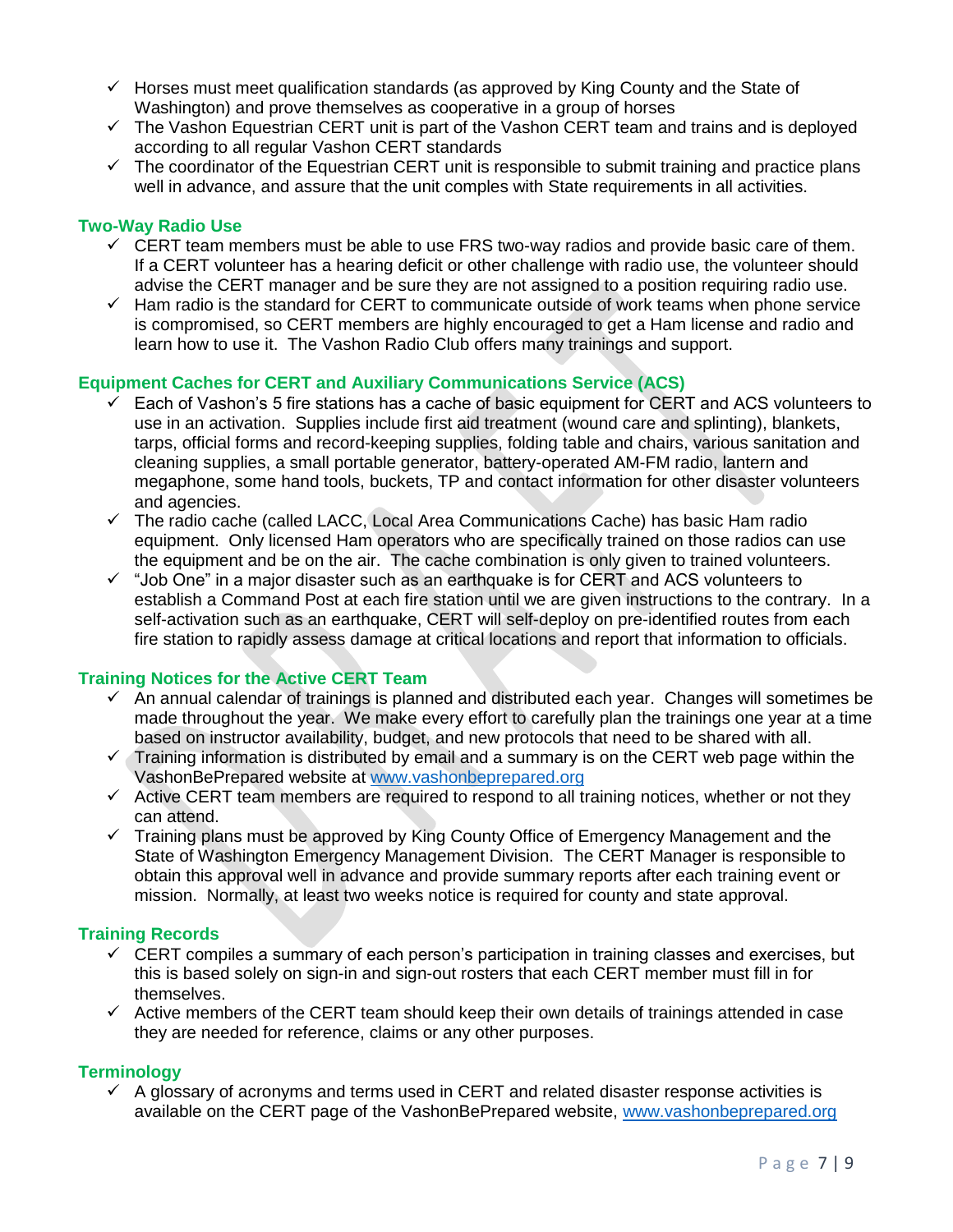#### **Support and Guidance**

- $\checkmark$  The local leaders of the Vashon CERT program are committed to building the skills of our team, growing our numbers, and assuring that our volunteers are safe, prepared for our work, and gratified by their efforts.
- $\checkmark$  Suggestions and input are welcome and encouraged
- $\checkmark$  The local leadership is committed to CERT's success on all counts. This includes the CERT Manager and coordinators, personnel with Vashon Fire & Rescue and King County Sheriff to whom we are accountable in activations, and the volunteers with VashonBePrepared (the coalition of volunteer disaster response efforts on the island).

#### **Changes and Updates to These Policies**

Changes will be made from time to time. The CERT Manager will notify active team members of changes via email and at training sessions.

# **2016 Volunteers and Agency Personnel**

#### **Vashon CERT:**

Vashon CERT Manager: Jan Milligan Training Coordinator: Jim Lilje Instructors and leaders: More than a dozen CERT members, professional emergency managers, and officers with VIFR teach classes and the basic CERT course The Vashon Ham Radio Club and ACS are also very active with providing radio support and training to CERT members Search & Rescue Specialist: Corinne Harmon Medical and First Aid Specialists: Susan Kutscher & Vern Trevellyan Equestrian unit coordinator: Penni Symonds Internal Communications & Training Sign-Ups: Sharon Danielson Logistics Coordinator: Jan Lyell Logistics team members: Noel DeDora, Nancy Stone, Dick Danielson Radio maintenance: Sharon Danielson Generator maintenance: Tom Kaufer Training Records: Randy York Administrative Coordinator: *open* Operations Coordinators: *Five positions being developed for launch in 2017* Emergency Worker registration & processing: Nancy Stone (also handles EW registration for all other volunteer units on Vashon) **Vashon Island Fire & Rescue:**

Overall support and liaison to Vashon CERT: Assistant Chief Bob Larsen

#### **Other Government Jurisdictions:**

Liaison to Vashon Island from King County Office of Emergency Management (OEM): Alisha Griswold

Emergency Worker Coordinator, King County OEM: Jason Shirron King County Sheriff Search and Rescue Coordinator: Duputy Ed Chrisian Washington Citizen Corps Program Manager: Paula Towne

# **Other Local Vashon Preparedness and Response Organizations:**

President, VashonBePrepared: Rick Wallace Manager, Radio club's Auxiliary Communications Service: Michael Meyer Manager, Emergency Operations Center: Rick Wallace Manager, Medical Reserve Corps: Barb Owdziej Coordinator, Neighborhood Emergency Response Organizations: Vicky de Monterey Richoux Voice of Vashon (radio, etc.): Susan McCabe, station manage